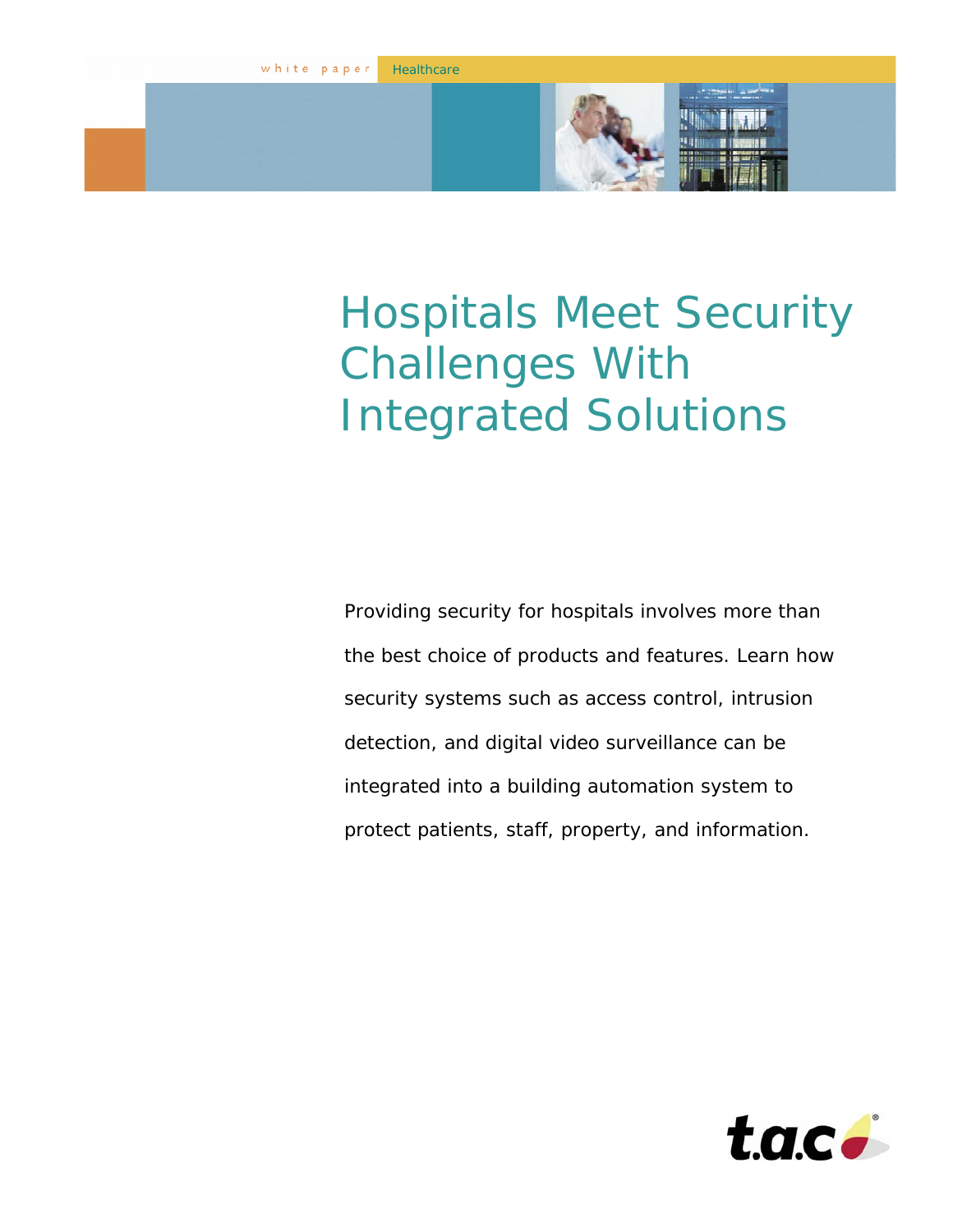# **Table of Contents**

| Ι.      | <b>Executive Summary</b>                                                                                                                                                                                 | 3                     |
|---------|----------------------------------------------------------------------------------------------------------------------------------------------------------------------------------------------------------|-----------------------|
| $\Pi$ . | <b>Healthcare Security Issues Today</b>                                                                                                                                                                  | 3                     |
|         | The Challenge of the Bottom Line                                                                                                                                                                         | 4                     |
|         | <b>III. Moving Beyond Basic Security Technology</b>                                                                                                                                                      | 5                     |
|         | <b>Intrusion Detection</b><br><b>Access Control</b><br>Video Surveillance Technologies<br>Video Analytics Help Spot Incidents<br>Integrating Intrusion Detection, Access Control, and Video Surveillance | 5<br>6<br>6<br>7<br>8 |
| IV.     | <b>Benefits of Integration</b>                                                                                                                                                                           | 8                     |
|         | <b>Integrated Security Better Protects Infants</b><br>Control in the Event of an Emergency                                                                                                               | 9<br>9                |
| V.      | <b>Examples of TAC Customer Solutions</b>                                                                                                                                                                | 11                    |
|         | University of Chicago Hospital<br>Moffit Cancer Center                                                                                                                                                   | 11<br>11              |
|         | VI. Conclusion                                                                                                                                                                                           | 12                    |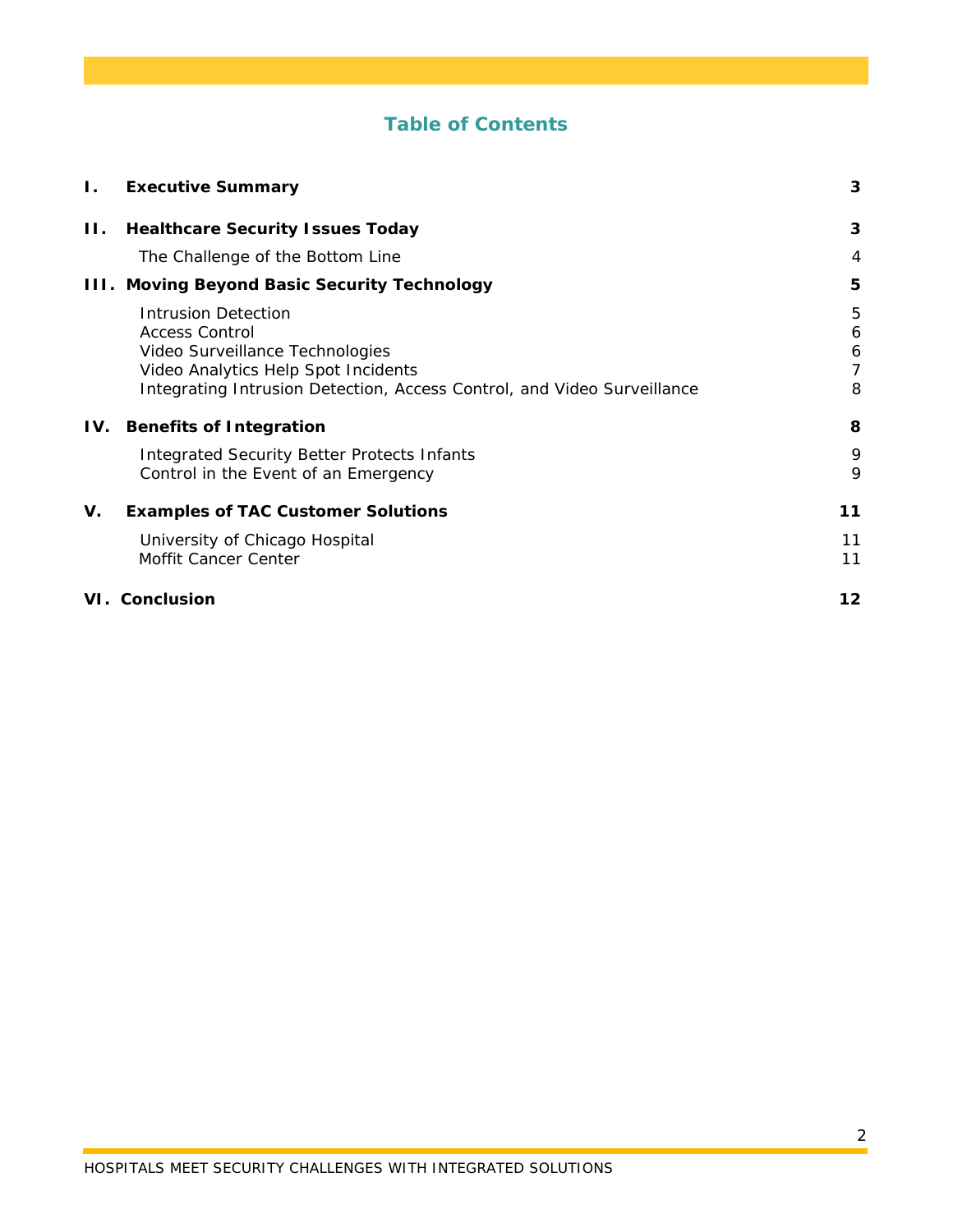# **I. Executive Summary**

Security and safety at healthcare facilities are important for both quality healthcare and public safety. Hospitals and clinics are a safe haven for those in physical or emotional need, and increasingly seen as a place of refuge in the event of a large-scale emergency such as a natural disaster or terrorist attack. For these reasons and others, more and more people use hospitals as their first source for help. Hence, it is essential that healthcare security staff not only consider facility security and safety, but also take an interest in broader public safety.

There are many technologies that can aid a well-trained healthcare security staff in preventing crime and managing security incidents. The key systems of security are intrusion detection, access control, and video surveillance. If each of these systems is purchased separately, administration and training can burden a company or property owner. Intrusion alarms occur on one system, access badges are administered in a stand-alone database, and intelligent digital video technology runs on dedicated computer equipment. Each system requires service, maintenance, administration, and training.

By integrating these separate security systems under a flexible building automation system (BAS), hospital executives realize a lower upfront investment for a considerably more powerful security solution. Installation and training occur on a single system. Operational costs like administration and maintenance are also reduced. Component devices are used in multiple ways to trigger lighting, video capture, pan-tilt-zoom, higher video resolution or frame rate, door locks, and other aspects of building control. A single system enables greater flexibility to add security components that can be easily integrated into the overall system, keeping the cost of capital expenditures low, and requiring little additional training.

An independent study by Strategic ICT Consulting of a 145,000 square foot building shows a system installation cost saving of 24% for an integrated BAS versus separate systems. And after installation, operations and life-cycle savings continue. Project analysis by Teng & Associates shows that training is reduced 33%, IT administration is reduced 82%, and the cost for changes, upgrades, and additions to an integrated system are reduced by 32%. These operational figures are based on experience and measurement, and clearly demonstrate the value of an integrated BAS.

Finally, this paper will show several examples where TAC has effectively applied building automation products and related services to provide effective integrated security for its customers.

# **II. Healthcare Security Issues Today**

Hospital security departments and staff are especially challenged to provide safe environments for employees, patients and visitors. Hospitals, by their nature, are designed to be open and accessible to the public, which means street crime and other dangers can easily enter through hospital doors if not properly protected. A Justice Department study reveals that hospital emergency departments across the country treat more than 1.3 million people a year for injuries caused by violent attacks, which can escalate and continue within the hospital itself after the initial incident. According to Bureau of Labor Statistics data for 1993, workers in the health care field experienced the highest incidence of assault injuries. One study found that 82 percent of nurses surveyed had been assaulted on the job, 56 percent had been assaulted in the year prior to the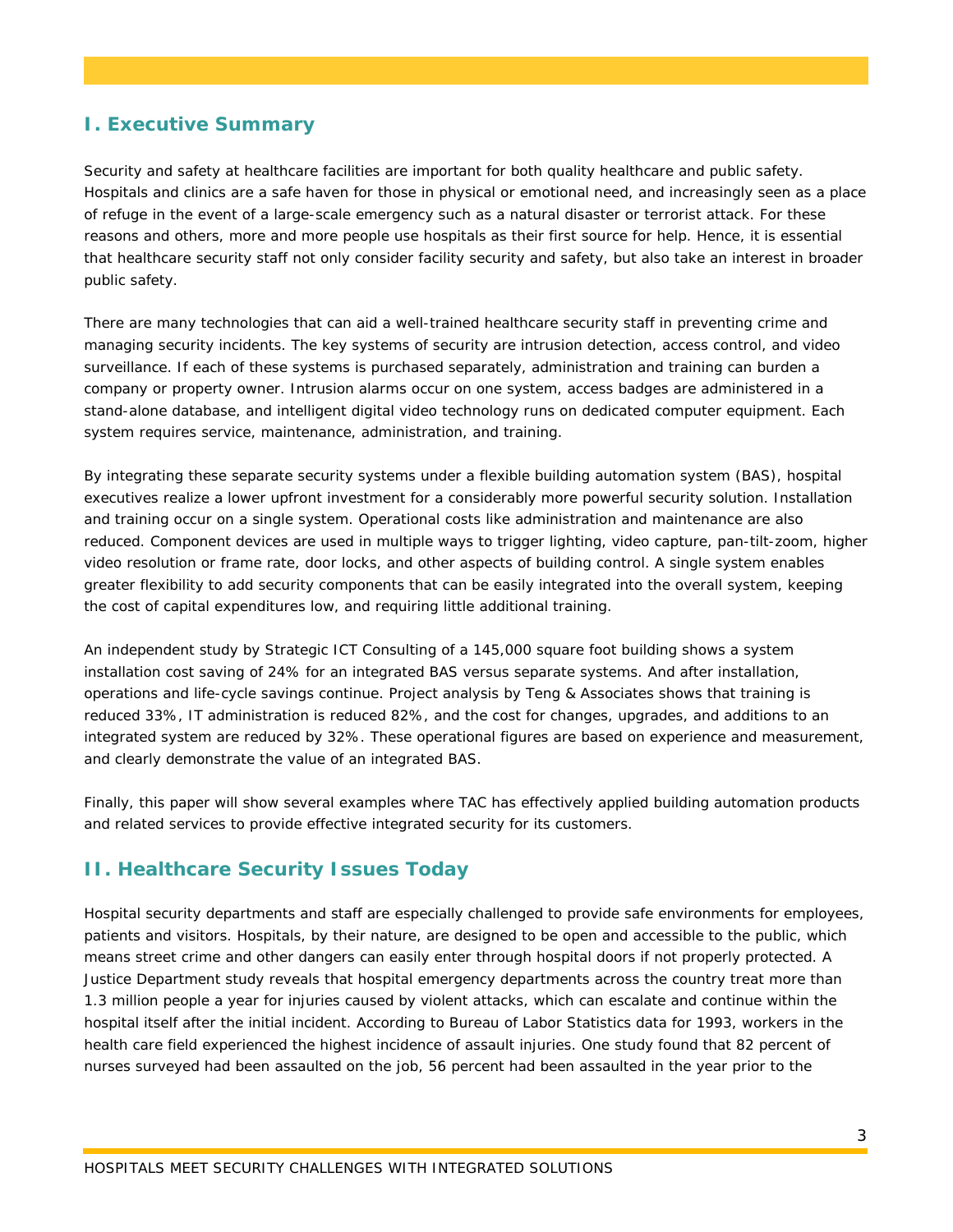survey, and many assaults go unreported<sup>[1](#page-3-0)</sup>. The same study shows that the greatest number of assaults (25%) occurred in emergency departments. Medical equipment, supplies, and controlled substances can also be targets of theft; and hospital patients, visitors, and staff can become victims of purse snatchings and muggings. Large, urban hospitals often serve as many as 1,000 visitors in a single day, in addition to hundreds of patients.

A survey conducted by the American Society for Industrial Security (ASIS) determined that effective security has become a part of the everyday operations of many healthcare organizations, regardless of size, location, or type of hospital. Security issues and concerns are identified and addressed daily by senior and middle management. Top-ranked security concerns are shown below.

| <b>Security and Safety Priorities</b> | Areas Ranked for Greatest Risk of Crime |
|---------------------------------------|-----------------------------------------|
| 1. Patients                           | 1. Infant wards                         |
| 2. Employees                          | 2. Pediatric wards                      |
| 3. Visitors                           | 3. Pharmacy                             |
|                                       | 4. Psychiatric wards                    |

## **THE CHALLENGE OF THE BOTTOM LINE**

Even as administrators are actively addressing safety issues, hospital executives are challenged by stringent budget demands where shrinking margins can impact investment in security technology (see Figure 1). Hospitals must serve the uninsured public and spend money implementing systems and procedures that allow them to conform to government regulations, such as the Health Insurance Portability and Accountability Act of 1996 (HIPAA) and the requirements of the Joint Commission on Accreditation of Healthcare Organizations (JCAHO). In a competitive market, hospitals also face the private healthcare practices of nearby clinics and independent doctor consortiums, which can siphon away high-margin services such as minor surgeries, ultrasound, MRI and CT scan. And on the revenue side there is additional pressure from the Diagnosis Related Group (DRG) reimbursement schedule, which regulates how healthcare providers can charge for services.

In this financial environment, it is essential that healthcare institutions seek to proactively and continually reduce operating costs and limit liabilities. Many hospitals are turning to technology to help make the security staff more productive and effective. New integrated solutions for security, facility and data management enable healthcare institutions to both reduce costs and improve the safety at their facilities.

 $\overline{a}$ 

<span id="page-3-0"></span><sup>1</sup> Erickson and Williams-Evans study, 2000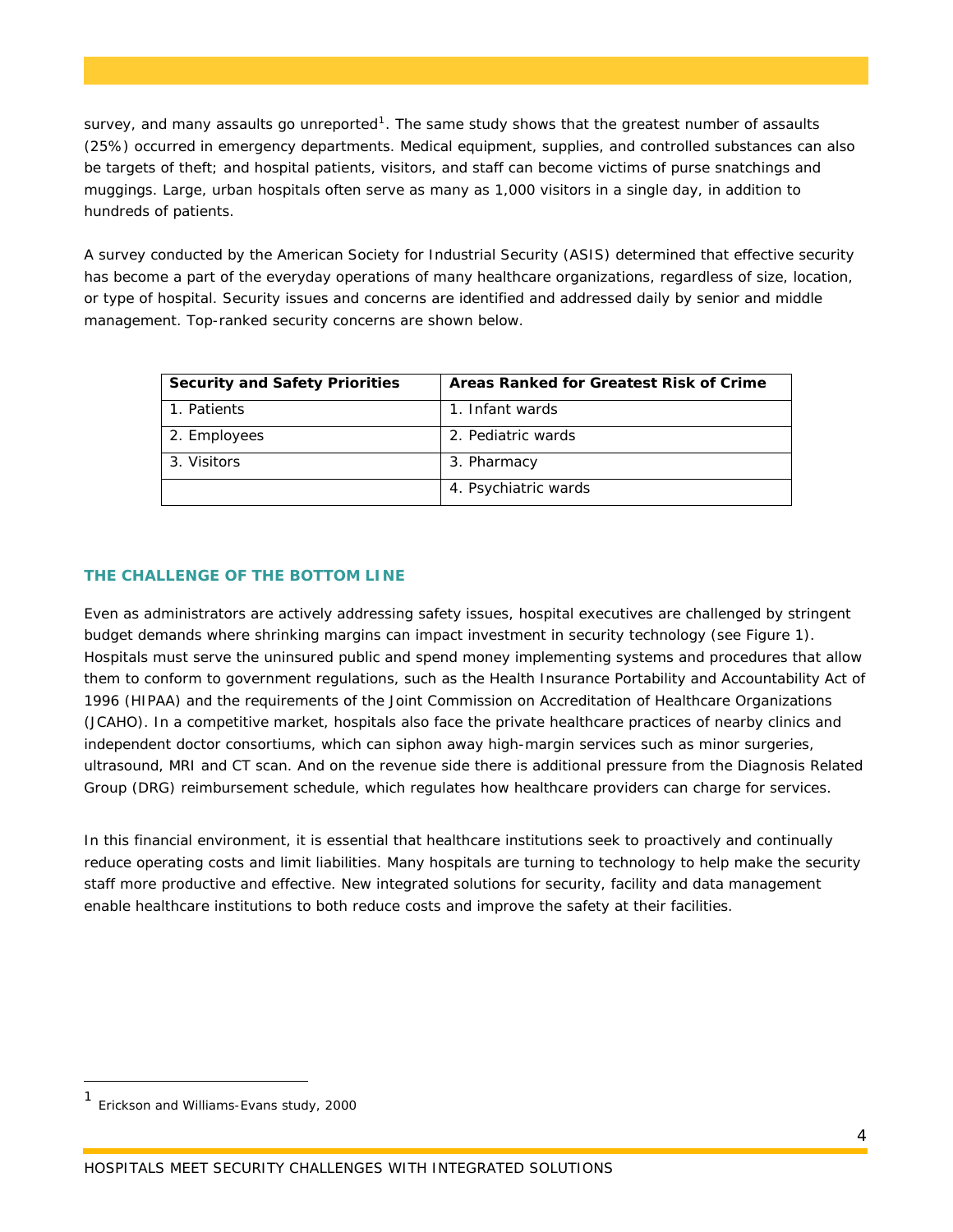

# **III. Moving Beyond Basic Security Technology**

Regardless of the size of the healthcare facility, its location or the level of security risks that need to be addressed, there are essential components of an electronic security system. These include **intrusion detection, access control,** and **video surveillance**. These three systems, in the hands of competent and capable security staff, apply technology effectively to reduce crime and protect people and property. We will examine each system individually, and then in combinations to demonstrate how integrating security into the building automation system leverages these systems in multiple ways, increasing security and reducing operating and training costs.

## **INTRUSION DETECTION**

Simple intrusion detection is probably the most familiar concept of security to most people. Intrusion detection involves the use of door or window contacts, glass contacts, or motion sensors, in combination with some type of audible alarm that sounds when a person has forced entry into a building or room. An alert is sent to the police or security station to notify authorities of the time and location of the incident. Security officers respond in person to evaluate the situation.

This method of incident response can be adequate for detecting an event and quickly getting to the scene. But the effectiveness of the response at the scene and subsequent prosecution is dependent on several things; the proximity of security personnel to the incident; whether witnesses were present; the number of people involved; the seriousness of the incident, and other factors. Furthermore, with simple intrusion detection, there is little in place that would deter people from committing a crime the first place.

More information would be helpful, such as captured details of the situation that could lead to proper response and identification of perpetrators, thereby reducing the likelihood that a similar incident would occur again.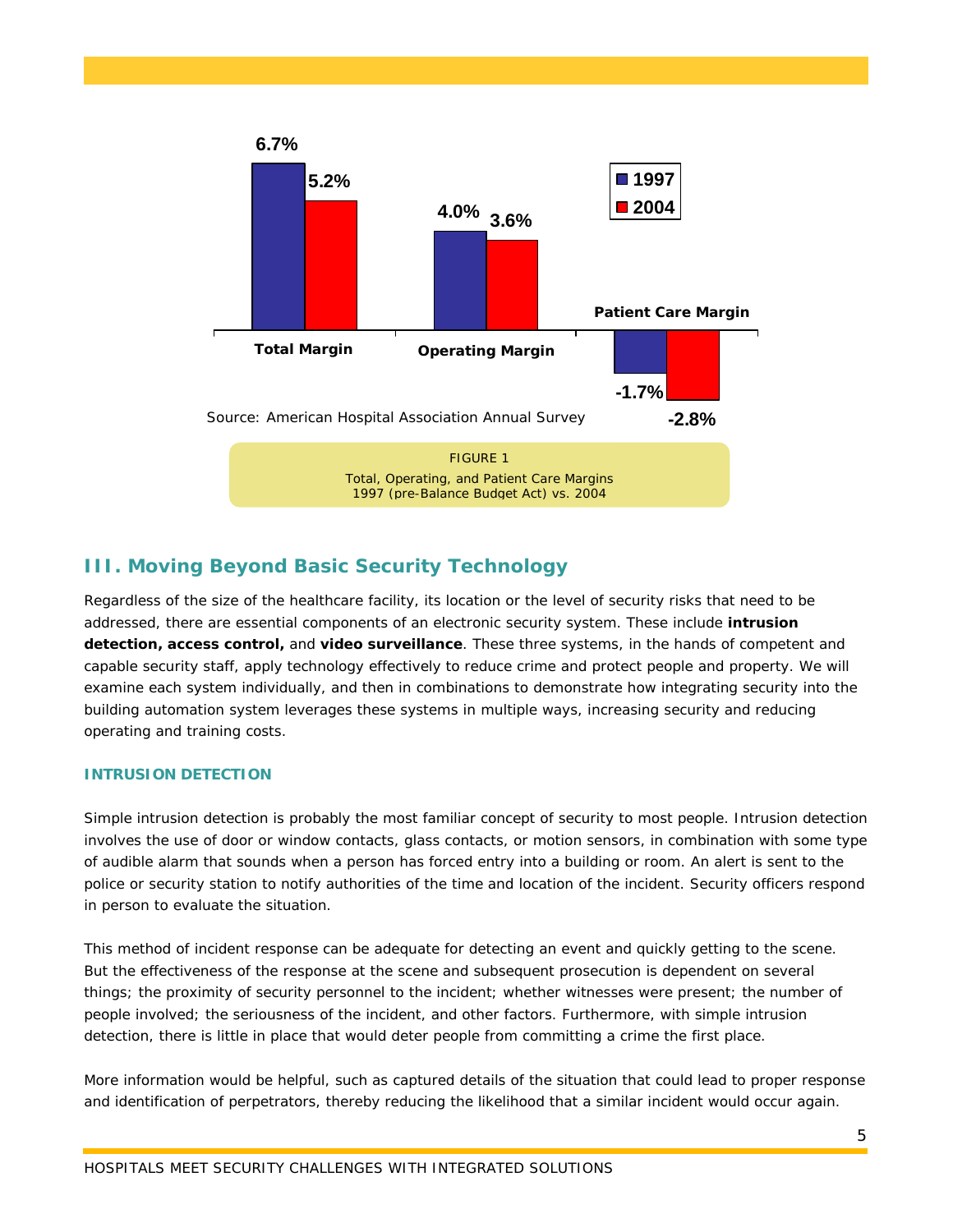Door and window contacts, motion sensors, and other devices already in use for alarming can be put to better use to help gather this information by triggering other parts of the security system.

#### **ACCESS CONTROL**

Access control is the means by which people are granted or denied access to restricted areas, such as clinics, operating rooms, labs, and parking garages. One of the largest security challenges hospitals face is how to secure a space that is intended to be not only a public environment, but also an inviting one. This means that a balance between permissiveness and control is needed, not just using technology, but as part of the healthcare facility's culture of security. For example, a hospital may have a sophisticated access control system with picture badges issued to every employee, and card readers, electrified locks, and cameras protecting every door. But a courteous employee can defeat all of these security measures by holding a door open for a "tailgating" perpetrator. A good access control system can detect this, and issue an alarm to the security staff when it happens.

With public, patient and staff needs in mind, how does management begin to evaluate the many types of access control systems that are available? Furthermore, in a growing and changing healthcare environment, what is the best kind of access control to meet future needs?

When used as a stand-alone system, card readers and other electronic access devices offer a cost-effective and flexible way for a hospital to control who has access to the various parts of the building, with the system recording who has gone where, and when. The sequence of operations is for the access device to trigger the door lock, entry is granted, and the event is recorded by the central system. But if a device can trigger the lock, why not use this inherent ability to trigger other security devices as well? As a stand-alone system, access control does its job, but does not fully leverage the connected sensors for broader security objectives.

#### **VIDEO SURVEILLANCE TECHNOLOGIES**

Video surveillance has evolved significantly in the last several years. Older video systems needed banks of video tape for continuous recording, and required manual administration to swap tapes periodically during the day. Record keeping was prone to errors and finding specific incidents on tape was time-consuming. **Digital Video Recorders (DVRs)** made significant advances in features and functions, taking advantage of fast computer processors and high density storage media to digitize, compress and record video from analog cameras. Newer cameras today have embedded processors that enable video to be compressed within the device and transmitted real-time over IP networks to **Network Video Recorders (NVRs)** that centrally manage video feeds from many IP cameras.

DVRs and NVRs have many advantages over older analog recording technology. Streaming video can be continuously recorded and discarded in cycles of days, weeks, or months if no security incidents occur. If an incident does occur, disk indexing and time-stamping make it simple to find video from a given date and time. In addition, because the video is digitized, it can be exported and distributed via email or backed up on CD, DVD, or other digital media using common computer backup programs that are widely available.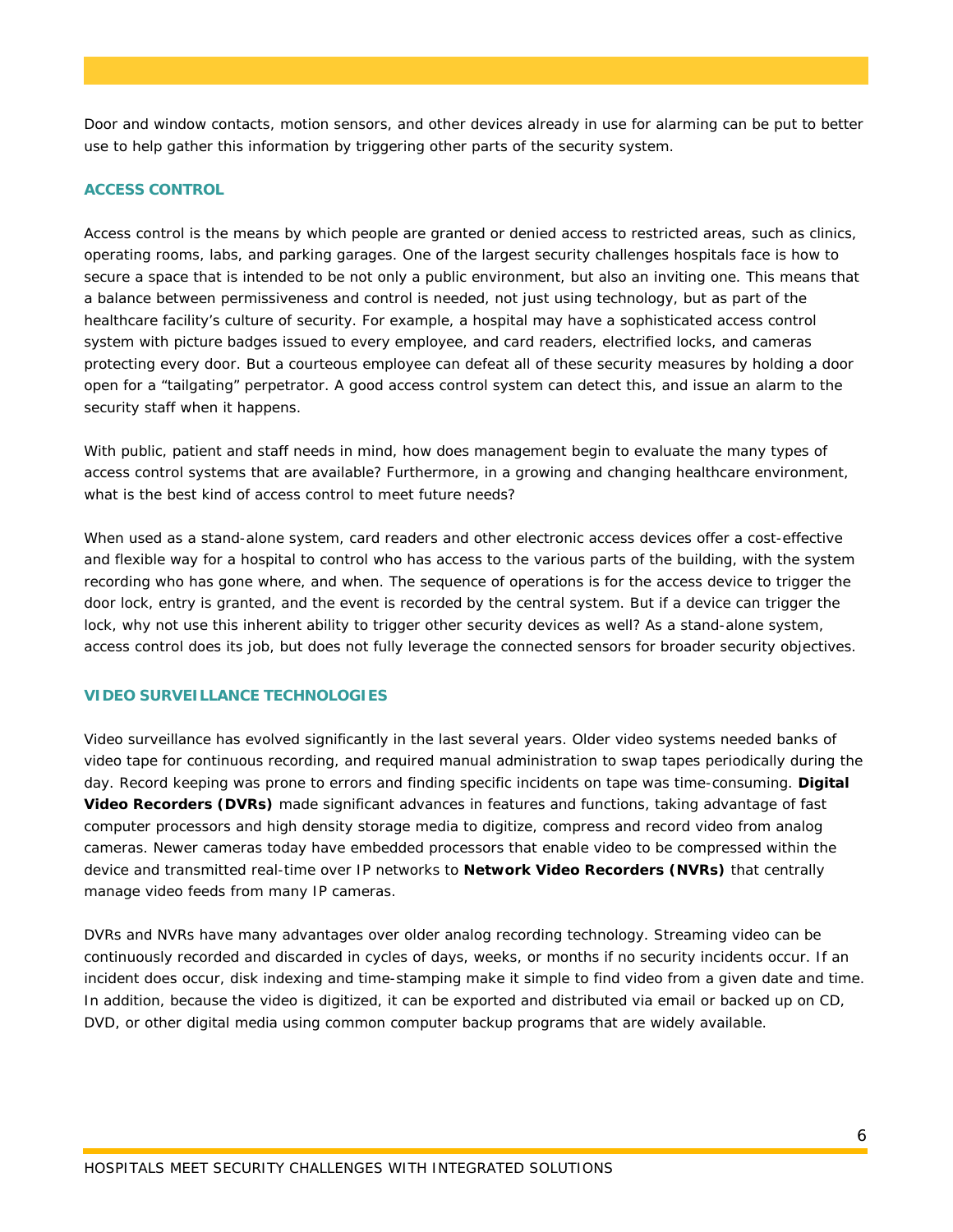A major university of medicine on the U.S. east coast has increased expenditures for security from a \$100,000 investment in 1993 to more than \$2 million today. One reason for the increase is that the university has upgraded its CCTV system to digital video recorders with Ethernet capability and added 75 cameras. This enabled the security staff to record, play and view surveillance activity simultaneously with digital day/night pan-tilt-zoom cameras stationed throughout the university's campuses spread across five cities. The integrated surveillance and access-control systems allow officials to call up instant live



video and recordings of alarm conditions and system activity. Using a single system that ties all of its properties together, the university has improved security while still making its campuses accessible to the more than 18,000 students, researchers, teachers, patients and employees.

Digital video surveillance is cost-effective and sold by many vendors in a highly price-competitive market. If purchased as a separate system to meet the needs of a security plan or upgrade, a DVR or NVR may be adequate for immediate surveillance objectives. But if this digital video recorder is integrated with an organization's access control and intrusion detection system (as part of the broader building automation system), the user improves surveillance and reduces the need for additional security personnel.

Integrated with access control, video verification, for example, allows a user to see live video as well as the cardholder's picture when a given access card is presented at a reader. The security staff can verify that the person presenting the badge is the actual cardholder. Another example of video verification effectiveness occurs in identifying individuals who are "tailgating" as noted earlier, when one person swipes their badge and gains access to the facility and another person follows them in without presenting their badge. The integrated system allows organizations to visually identify, verify and capture security breaches at access points.

## **VIDEO ANALYTICS HELP SPOT INCIDENTS**

The advent of **video analytics** brings additional flexibility and increased productivity of security staff who monitor many cameras. Video analytics is a technology applied in software that examines the video camera's field of view for patterns of movement that match real-life events, s uch as falling, fence climbing, lurking, and trip-lines. Video analytics provides a means by which the user can focus only on what is truly important, managing surveil lance by exception events rather than trying to observe all events.

A DVR or NVR can be configured to only display a camera's video if a specific event or alarm occurs. At a closed pharmacy may be considered normal. But lurking hospital for example, foot traffic in the evening past a



Video analytics software tracks people or objects, and can alarm on types of behavior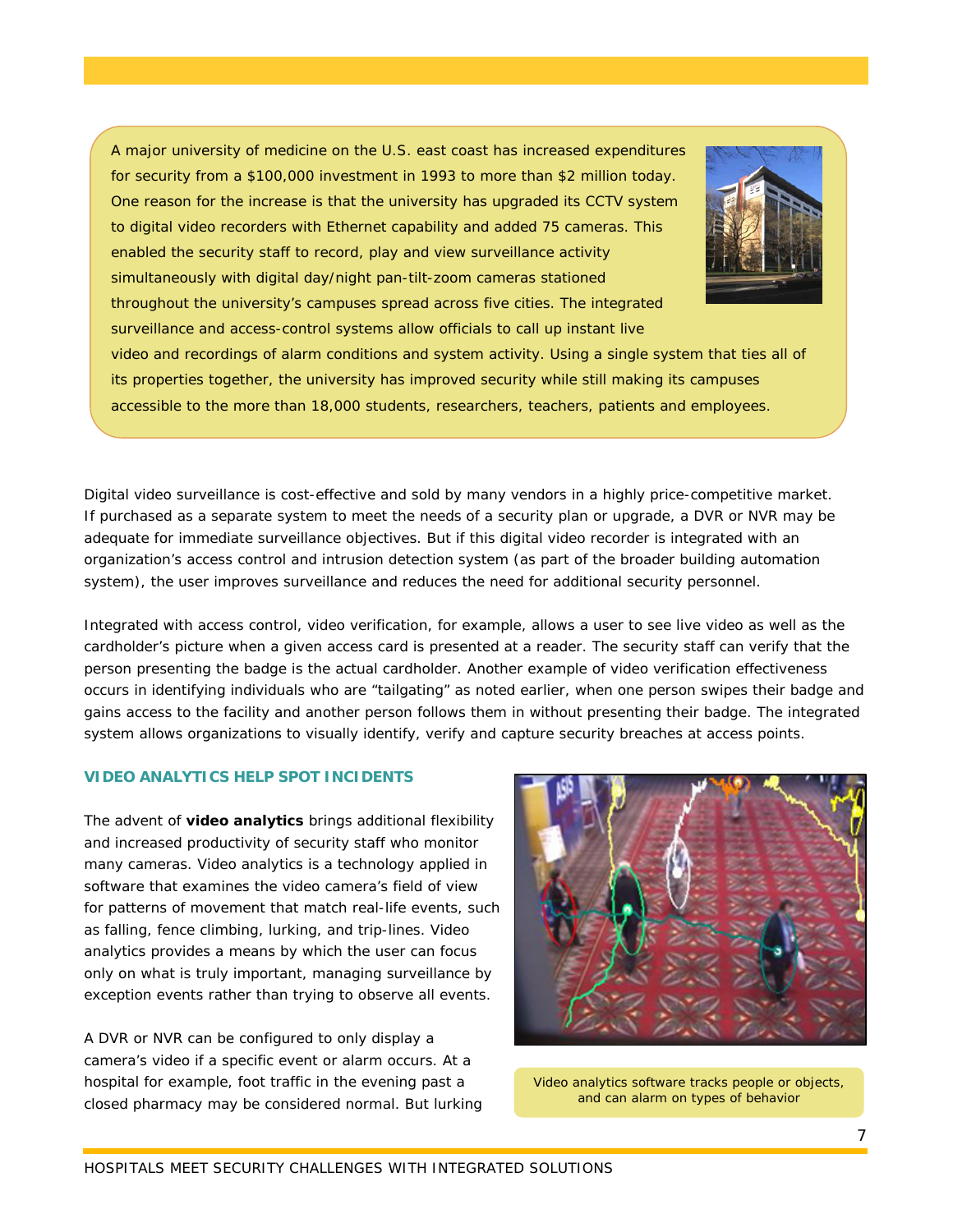near the pharmacy door may be an indication that a break-in is about to happen. Video analytics can tell the difference. And additional alarms can be generated if video analytics detect more people in the video frame, which may indicate another level of security threat is occurring.

Another example of applied video analytics is a fence climbing alarm. Security staff may know that it is common for people to walk along the outside of a fence, horizontally across the field of view. They are not interested in this, as it poses no threat. Yet if someone were to begin to climb the fence, vertical motion across the field of view, this is deemed as an alarm, and video is transferred to the security user's alert workstation.

These are examples of how expanded use of video surveillance technology can increase security at healthcare facilities without requiring an increase in security personnel.

#### **INTEGRATING INTRUSION DETECTION, ACCESS CONTROL, AND VIDEO SURVEILLANCE**

Today's access control and video surveillance systems can work together in an integrated BAS to provide a surveillance cameras, control pan-tilt-zoom cameras, or search for video clips stored on digital video recorders holistic solution for healthcare organizations. Keeping intruders out of secure areas, limiting access to infant and pediatric wards, and remotely monitoring critical areas to reduce the risk of crime and security incidents. This is why more and more hospitals are increasing their use of CCTV as part of their overall security plan. Using an integrated system, security staff at a central monitoring station can view live images from (DVRs). When an alarm is triggered by intrusion or an invalid access card, the BAS can command the DVR to begin recording, display live video from a linked camera at the location, map the alarm location, and send an e-mail to an administrator all at the same moment.

CTV cameras are an important surveillance component at vulnerable areas of a hospital, such as entrances, C pharmacies, and nurse stations. When a duress alarm is activated at one of these locations, cameras can be activated to survey the scene and monitor the emergency, and security personnel can quickly evaluate their response.

## **V. Benefits of Integration I**

For hospital administrators and security staff, integrating various systems in the hospital offers numerous advantages. Foremost, integration provides for reduced installation and operating costs because it eliminates empowers system operators by allowing them to perform their duties more efficiently. Integration can simplify component redundancy and allows staff to streamline operations. Furthermore, it reduces training and the operation and control of complex hospital systems, while enhancing security at the same time.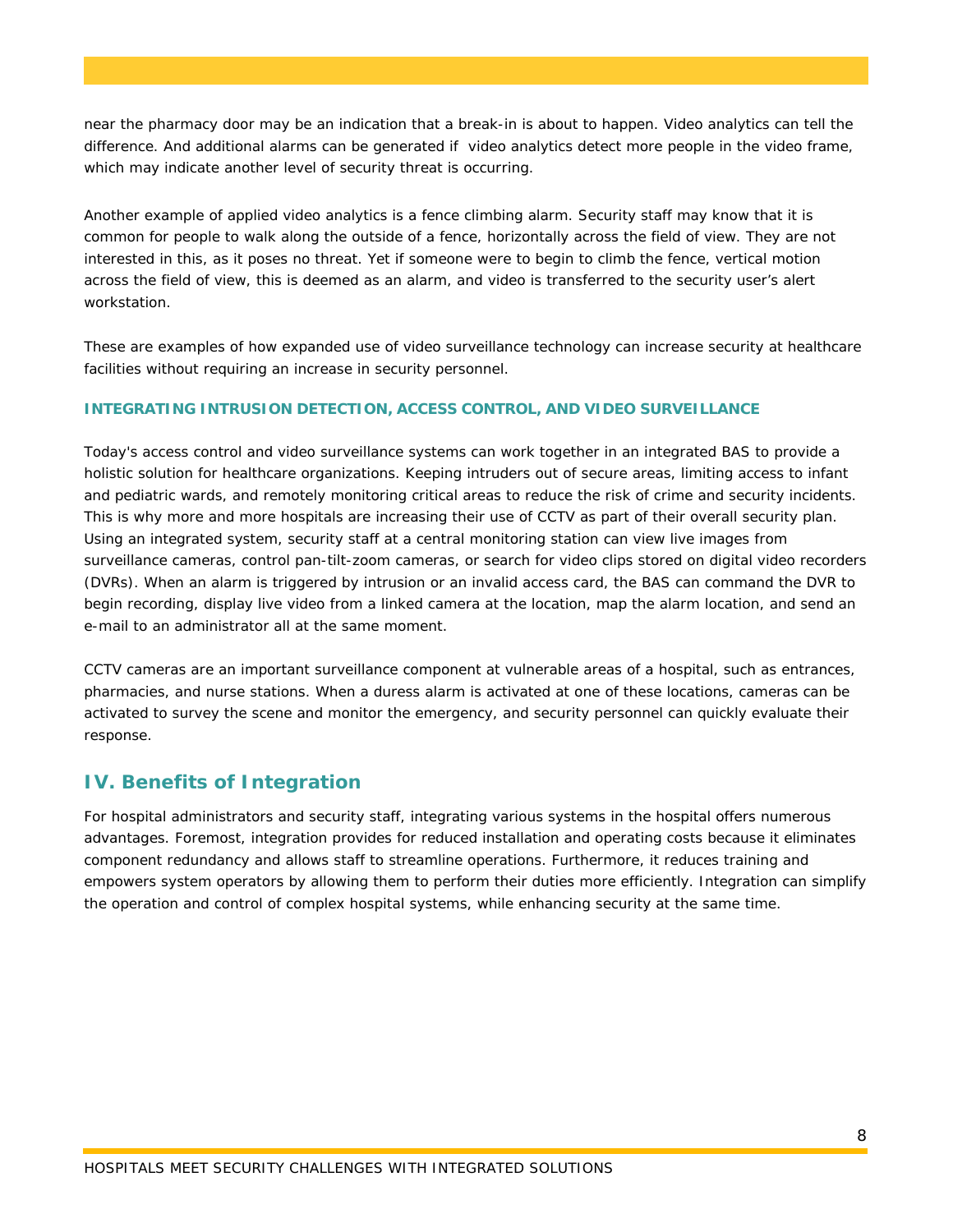#### **Benefits of Integrating the Security System with the BAS**

- $\checkmark$  A site-wide single-seat interface enables one person to be trained on multiple security systems.
- $\checkmark$  Security components become multi-use. A motion sensor can be used for lighting control during occupied hours, and intrusion detection during unoccupied hours.
- $\checkmark$  During design, flexibility, efficiency, and economy provide room for additional security expansion or integration at the lowest cost.
- $\checkmark$  Better response to occupant needs, offering patients and staff greater security and peace of mind.
- $\checkmark$  More information put to effective use, which gives hospital security staff solid ground to stand on for prosecution and proof of loss. CCTV records also aid law enforcement authorities in finding criminals.
- $\checkmark$  Vendor independence, allowing the customer to choose among best-of-class security products.
- $\checkmark$  Single-source responsibility, whereby one integrator is held accountable for the entire security system.

#### **INTEGRATED SECURITY BETTER PROTECTS INFANTS**

Administrators at all hospitals are concerned about infant abductions, and securing infants is certainly a priority, both for safety and public relations reasons. All told, 118 newborns have been abducted from hospitals since 1983. "Infant Tagging," as it is often called, is a high-tech infant protection program designed to prevent baby abductions from maternity wards and nurseries. Typically, a small round button-like tag attached to a band is placed around an infant's ankle or wrist soon after birth. Each tag is actually a miniature RF device that works in conjunction with the access control system and automatic door locks. An alarm sounds when a tag approaches or goes through a door. An active monitoring system reports where the tag is at all times by sending a signal to the central monitoring center at the hospital.

With the system, the baby's parents or authorized hospital personnel can carry the baby freely throughout a designated area without generating an alarm. However, if an infant is brought near an exit door, or if the ankle band is tampered with, an alarm is generated and all doors leaving the area are automatically locked (in coordination with fire safety). An integrated system can also link infant handling to access cardholders, activate CCTV cameras, lock stairwell doors, and stop elevators. Integrated systems will also immediately display the identification of the baby and a map locating the exit door through which the baby was taken.

## **CONTROL IN THE EVENT OF AN EMERGENCY**

At a major specialty hospital in the Northeastern United States, the BAS plays a key role in the facility's emergency shutdown procedure. A plan was put in place to protect against a potential biological attack. In the event of a bio-terrorist incident, the BAS operator will press the emergency shutdown button on the workstation screen. The system will immediately signal a critical alarm, page all maintenance personnel, and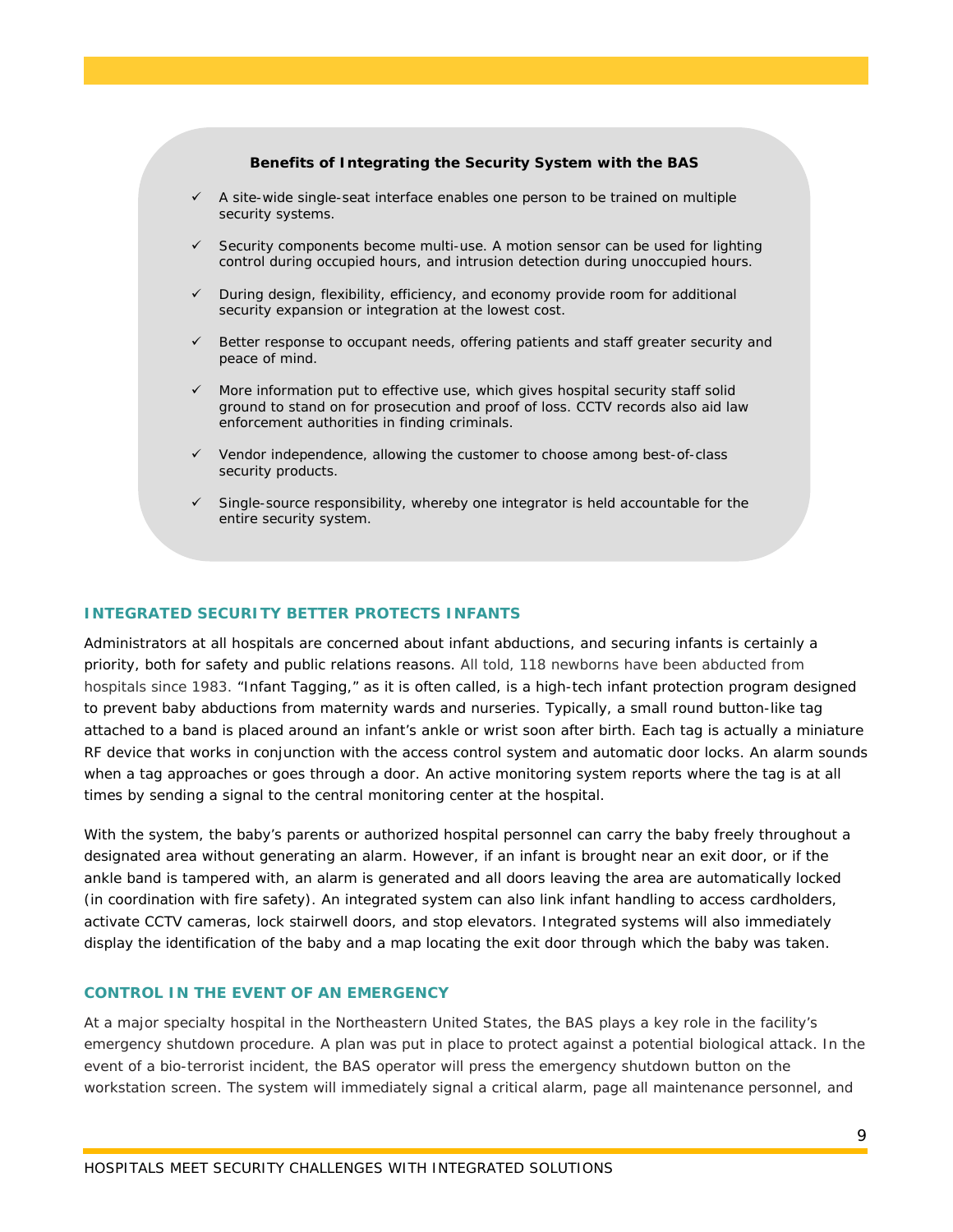shut down the hospital's air handling systems and outside air dampers. These BAS measures ensure airborne agents are not spread further throughout the building.

Emergency rooms can be especially vulnerable, particularly at urban hospitals. Gang violence and domestic conflicts are among the problems that may enter the hospital along with a patient. This is why hospitals need the ability to lock down the emergency department (ED). A lockdown keeps people in the ED from further penetrating the hospital, while a lockout secures the ED entrance to keep threatening people from entering. Cameras and intercoms can be utilized as well to keep security staff fully apprised of the situation.

| <b>Integration Improves the Bottom Line</b>                                                                                                                                                                                                                                                                                                                                                              |                                                                                                                                                                                                                                                                                                                                                                                                                                                                                                                              |  |  |  |
|----------------------------------------------------------------------------------------------------------------------------------------------------------------------------------------------------------------------------------------------------------------------------------------------------------------------------------------------------------------------------------------------------------|------------------------------------------------------------------------------------------------------------------------------------------------------------------------------------------------------------------------------------------------------------------------------------------------------------------------------------------------------------------------------------------------------------------------------------------------------------------------------------------------------------------------------|--|--|--|
| In an independent case study involving a<br>145,313 square-foot building with 1,500<br>occupants, a research team examined the<br>installation costs of the components of a<br>non-integrated BAS versus that of an<br>integrated BAS.<br>Systems integrated:<br>• Lighting Controls<br>• Building Controls<br>• Security<br>• Fire and Life Safety<br>• Metering and Monitoring<br>• Structured Cabling | \$2,464,693<br>non-integrated BAS<br>\$1,868,166<br>integrated BAS<br>$$596,527$ difference = savings<br>As the results show, the cost-savings<br>were significant - over 24 percent.<br>Findings also show that an<br>integrated approach offers a broad<br>range of commercial and technical<br>benefits, including a single vendor<br>point of contact, efficient project<br>management, easier equipment<br>deployment and investment<br>protection for future upgrades.<br>Source: Strategic ICT Consulting, April 2005 |  |  |  |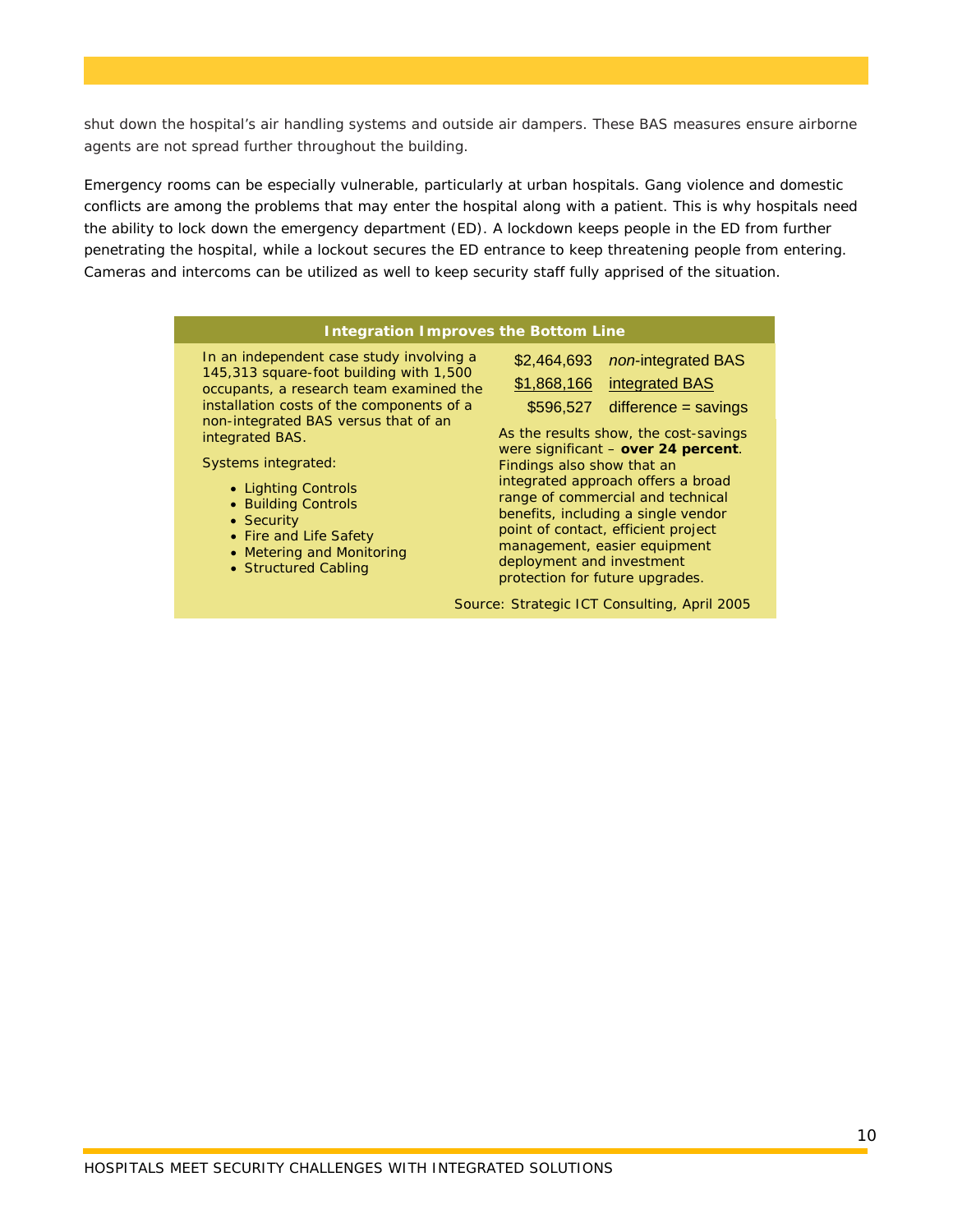# **V. Examples of TAC Customer Solutions**

TAC provides comprehensive, effective, and innovative building automation solutions for hundreds of healthcare facilities worldwide. Below are some examples of TAC's security solutions, and the benefits gained by the property owner.



#### **University of Chicago Hospital**

The University of Chicago Hospital is one of the top rated healthcare institutions in the United States. With more than 1,000 beds, this academic medical center admits approximately 31,000 patients from all parts of the world and treats more than 500,000 outpatients annually, including 80,000 emergency room visits. Covering more than five city blocks, UCH employs over 4,700 employees. Providing a safe environment for both staff and patients presents a special security challenge for the Hospital's Security Department.

At one time, UCH had six different security vendors, a wide variety of security equipment, 26 different forms of authorized IDs, and had no centralized security control. A security solution from TAC provides an innovative approach to total security integration. The system controls access to over 640 doors and to the parking garage, providing full integration with the hospital's HVAC, lighting, CCTV, paging, intercom, critical life point monitoring, fire alarms, elevators, email, and infant tagging systems. The TAC system also handles more than 715 unique alarms and 233 unique system schedules, stores more than 24,000 personnel records, and processes approximately 130,000 transactions per day.

Patients and employees alike can rest assured they will be secure when they come through the doors at UCH, a hospital on the forefront of medicine and leading the way in security technology.



## **Moffitt Cancer Center**

The Moffitt Cancer Center in Tampa is the only hospital in Florida designated by the National Cancer Institute as a comprehensive cancer center. Moffitt has 162 beds and serves more than 4,500 inpatients and 100,000 outpatients yearly. The Center's campus contains nine buildings, including the Moffitt Research Center, a 101,352 square-foot facility dedicated to cancer research.

Exemplifying technology on the cutting edge, Moffitt Cancer Center chose a TAC facility management system to control and secure its facilities. The TAC system at Moffitt provides not just HVAC control, but security management, fuel tank monitoring, parking control, and integration with a Digital CCTV system.

Currently, 110 card readers control access into the Cancer Center after hours and in high-security areas 24/7. There are more than 200 digital CCTV cameras throughout the facilities, including several in an 800-car parking garage. The Moffitt security staff is able to monitor any camera from any workstation on the Center's LAN. There are currently 24 web client viewing stations spread throughout the buildings.

Administrators at Moffitt selected the TAC system to manage their systems more efficiently and utilize their full-time employees more effectively. TAC allows them to do both.